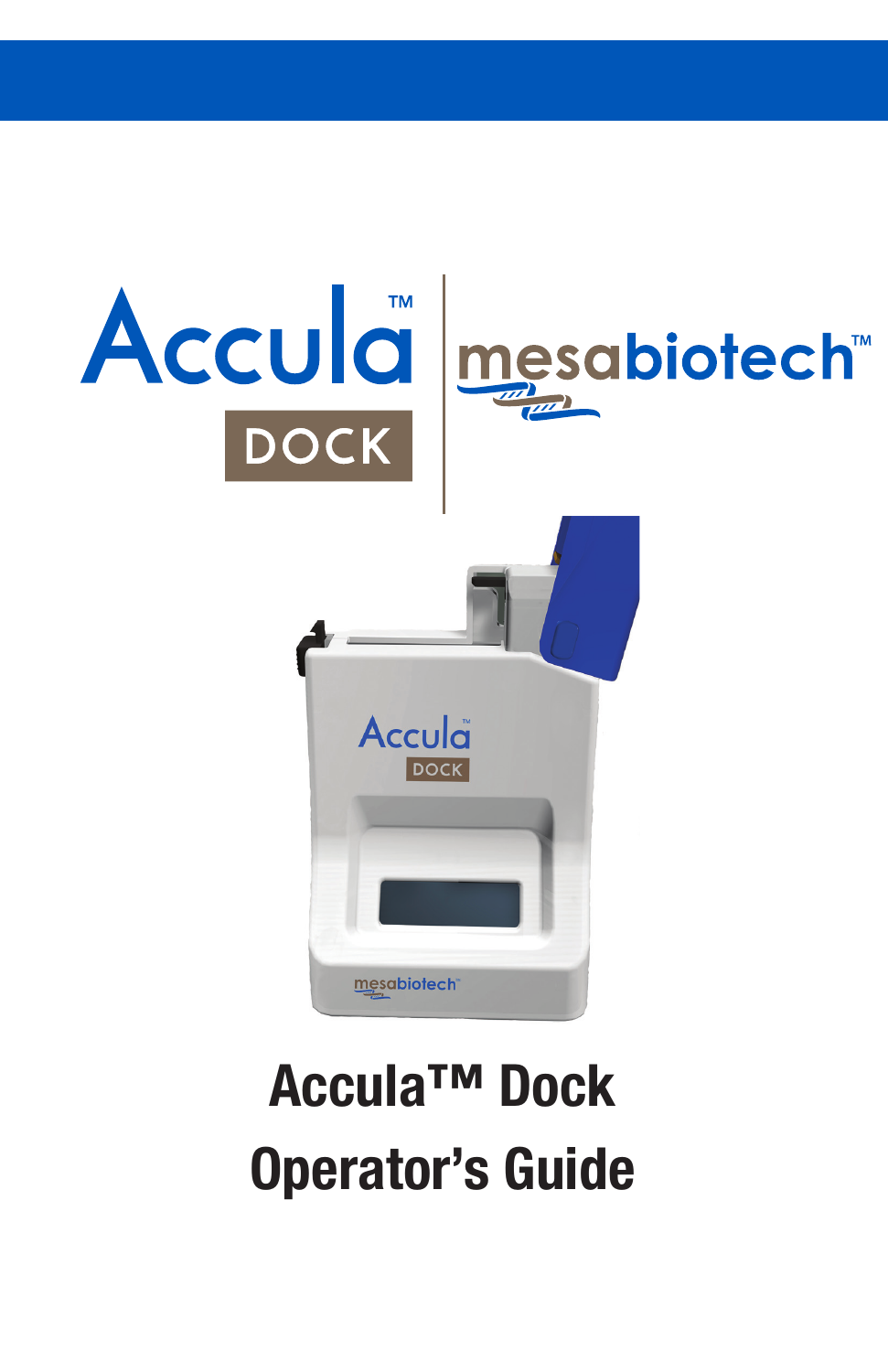### **Preface**

form or by any means, without the express written permission of Mesa Biotech, Inc. © Copyright 2021, Mesa Biotech, Inc. All rights reserved. The information contained in this document may be subject to change without notice. Neither this document, nor any part therein, may be reproduced in any

your local Mesa Biotech representative. Any questions regarding the contents of this Operator's Guide may be directed to the address below, or to

858-800-4929 San Diego, CA 92121 6190 Cornerstone Court East, Suite 220 Customer Support Mesa Biotech, Inc.

### I. Contact Information



Mesa Biotech, Inc. Customer Support 6190 Cornerstone Court East, Suite 220 San Diego, CA 92121 858-800-4929



 $EC \parallel REP \parallel EU$  Authorized Representative

Emergo Europe Prinsessegracht 20 2514 AP The Hague The Netherlands



Distribution For a complete listing of distributors, contact Mesa Biotech, Inc. or visit www.mesabiotech.

### II. Warranty

distributor shall be free from defects in material and workmanship for a period of one year from the dateof Mesa Biotech™ warrants that Accula™ Docks purchased through Mesa Biotech or from an authorized the warranty null and void. purchase or 5,000 tests, whichever comes first. The warranty shall not extend beyond 3 years from the date of shipment to an authorized distributor. Misuse of the Accula™ Dock, including exposure to harmful chemicals, environmental extremes beyond the equipment ratings in this Guide, or mishandling may render

### Ill. Intended Use

diagnostics assays. The Accula Dock is a reusable platform, used in conjunction with an Accula Test Cassette to run *in vitro*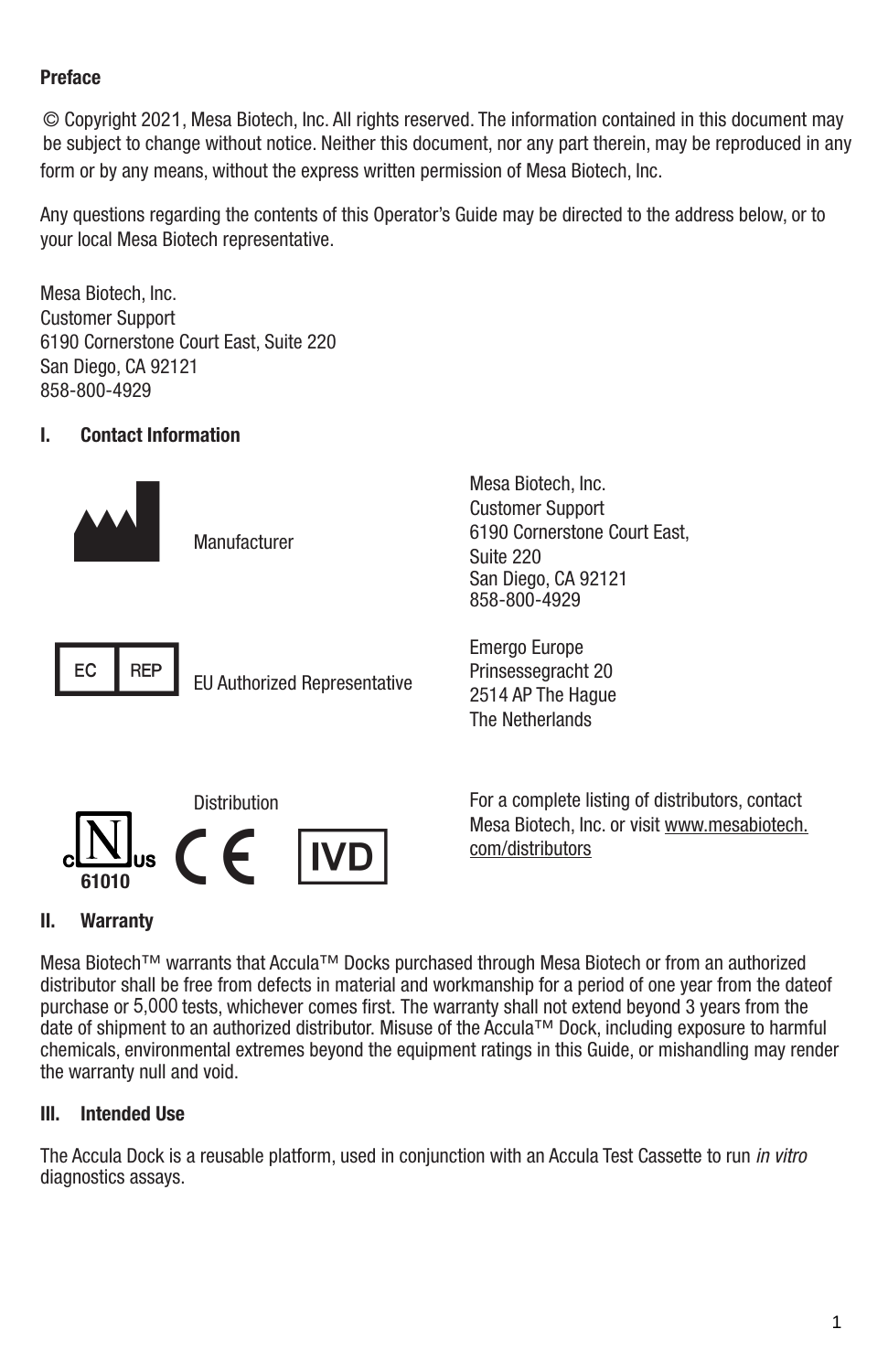### lV. Trademarks and Patents

This product may be covered by one or more U.S. and/or foreign patents or pending patent applications. See www.mesabiotech.com/patents for details.

KimWipe™ is a trademark of Kimberly Clark Corporation.

CaviWipes ™ is a trademark of Metrex Research, LLC.

### V. Symbols and Abbreviations

The following symbols are used throughout this manual:

| Symbol    | <b>Definition</b>                                                                                                                                                                          |
|-----------|--------------------------------------------------------------------------------------------------------------------------------------------------------------------------------------------|
|           | <b>Alternating Current</b>                                                                                                                                                                 |
|           | <b>Direct Current</b>                                                                                                                                                                      |
|           | Manufacturer                                                                                                                                                                               |
| REP<br>EC | Authorized representative in the European Community.                                                                                                                                       |
|           | WEEE – Electronic equipment marked with this symbol are subject to European Union Directive<br>2012/19/EU (WEEE), and cannot be disposed of in the municipal waste system.                 |
|           | Biohazard - Potentially infectious materials. Precautions must be observed.                                                                                                                |
|           | Consult the instructions for use for important cautionary information such as warnings and precautions<br>that cannot, for a variety of reasons, be presented on the medical device itself |
| IVD       | For In Vitro Diagnostic Use                                                                                                                                                                |
|           | Informational note.                                                                                                                                                                        |

The following acronyms are used throughout this manual:

- AC Alternating Electrical Current
- DC Direct Electrical Current
- A Amperes
- V Electrical Voltage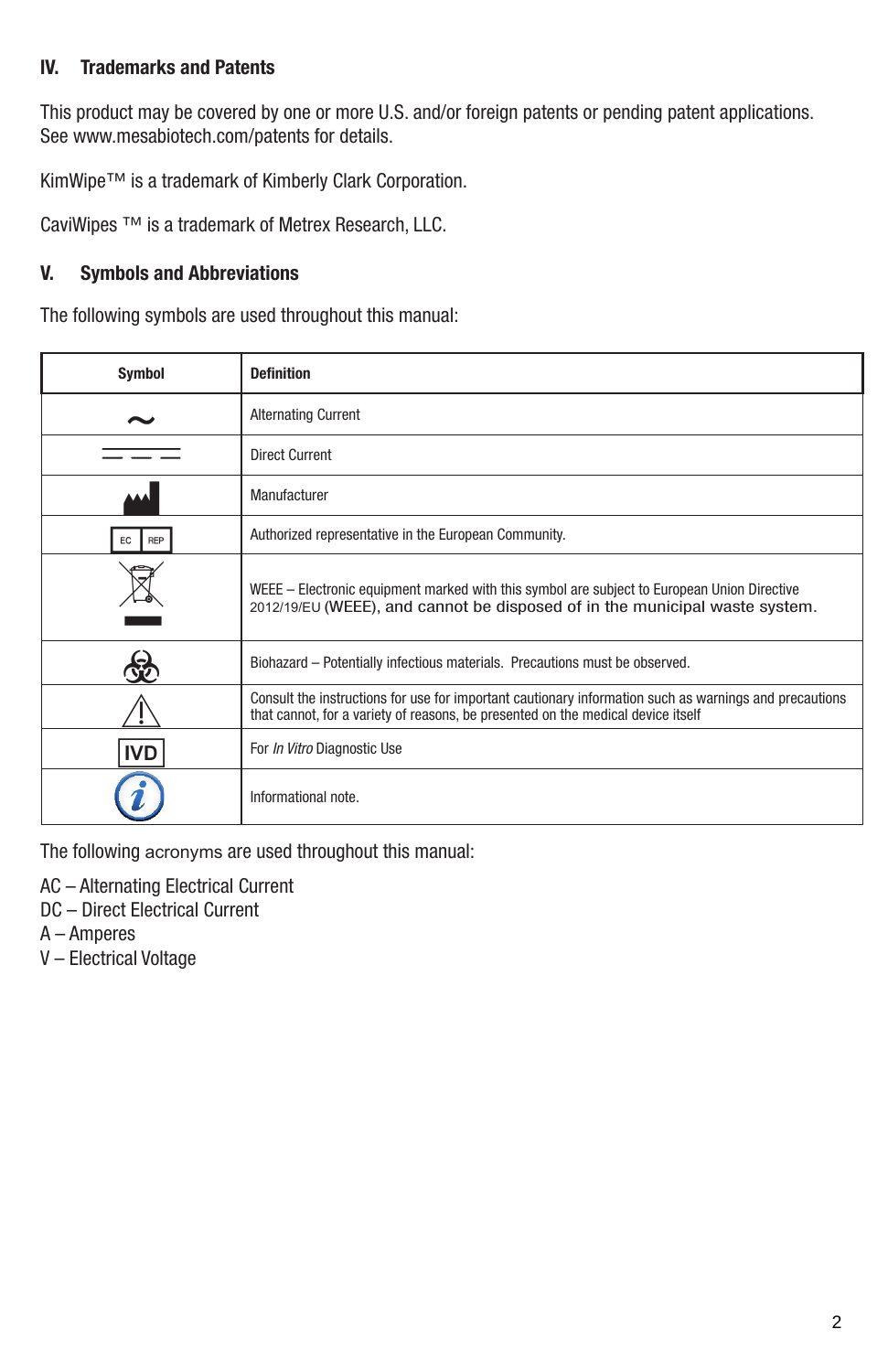### VI. Warnings and Precautions



 $\sqrt{I}$  Do not block the air vents located on the rear and sides of the Accula™ Dock. A minimum of 2 inches (5 cm) of clearance must be maintained.



operate properly. must be maintained in an ambient temperature range of 15°C to 30°C (59 to 86°F) to Do not place the Accula™ Dock in the vicinity of equipment that generates heat. The Dock





Y Use only the supplied power adapter with the Accula™ Dock (MeanWell Part Number GSM25B12-P1J). This component has been tested and certified for use. If a replacement power supply is needed, please contact your Mesa Biotech distributor.

### VII. Disposal and Shipping

All electronic products must be disposed of separately from the municipal waste system.



A used Accula™ Dock may be biologically contaminated. Prior to disposal, or shipping for service, the Dock must be thoroughly cleaned.



The Accula™ Dock is covered under European Directive 2012/19/EU (WEEE), and must therefore be disposed of at collection facilities designated by government or local authorities. For more information regarding disposal of the Dock, please contact your Mesa Biotech distributor.

### To decontaminate the Dock prior to disposal:

- 1. Unplug the DC power connector from the back of the Accula™ Dock.
- 2. Open the lid of the Dock by depressing the lid latch button and pulling the lid to the open position.
- 3. If there is a Cassette inserted into the Dock, remove it by firmly grasping and pulling it upward.
- 4. Soak the entire Dock in a 10% bleach solution for at least 10 minutes. Ensure that the Dock is fully submerged in the solution, and that the entire interior of the Dock is flooded. It is recommended to maintain an upright orientation of the Dock in order to allow entrapped air to escape through the cassette slot.
- 5. Remove the Dock from the bleach solution. Turn the Dock upside down to drain the solution from the interior. Allow the Dock to dry.
- 6. Dispose of the Dock as electronic waste in accordance to local regulations.

If for any reason, it becomes necessary to return a Dock to Mesa Biotech or one of its distributors, prior to packaging please carefully follow the exterior cleaning procedure detailed in section D. Maintenance, Cleaning the Accula™ Dock.

### A. System Description and Specifications

The Accula™ Dock is an electronic module which executes *in vitro* diagnostic tests on compatible Accula Test Cassettes. It consists of an electro-mechanical interface to a single Test Cassette. The Dock contains all electrical systems, controls and logic necessary to orchestrate *in vitro* diagnostic tests within the inserted Test Cassette.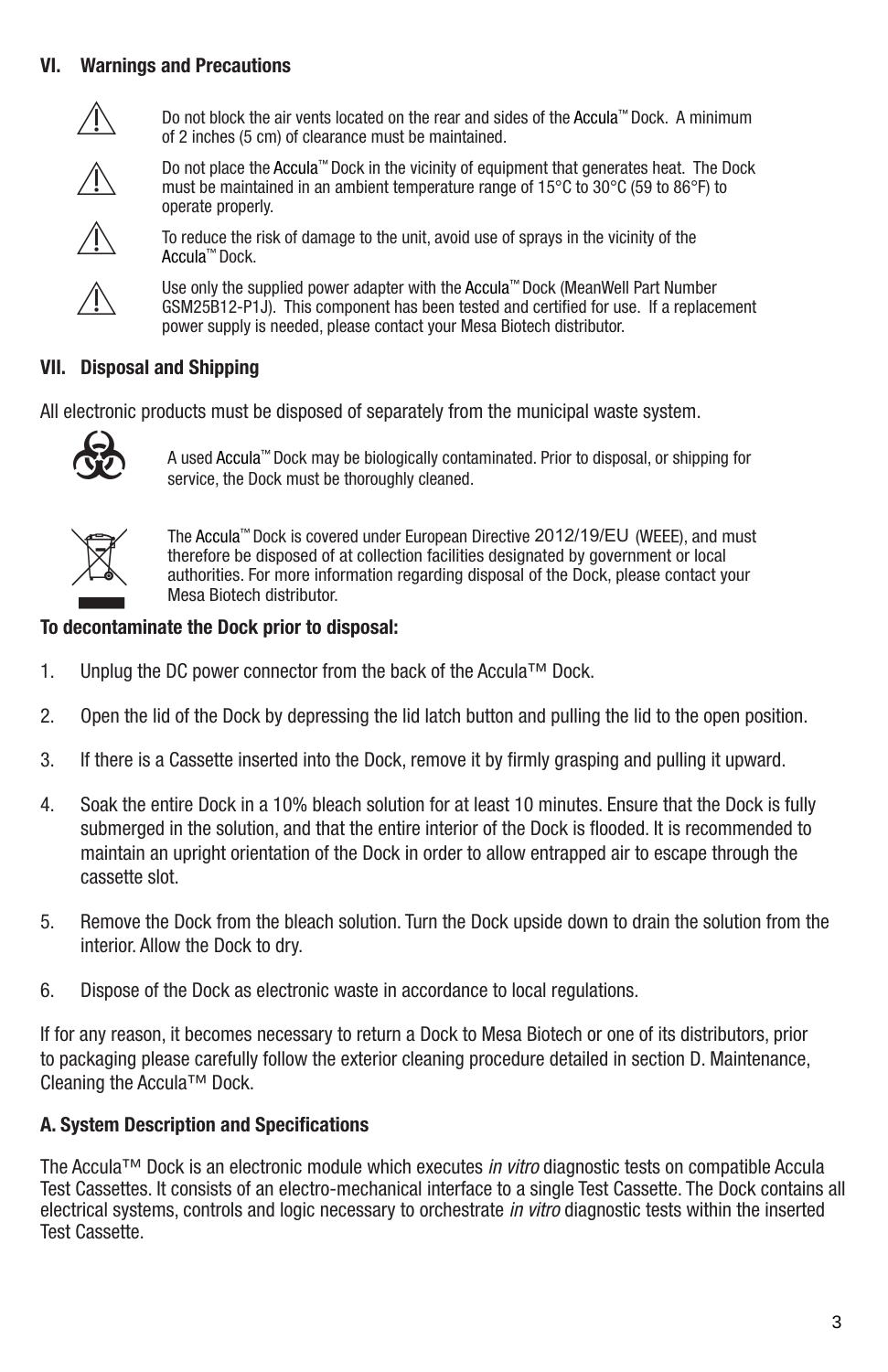Upon insertion of a Cassette, the Dock will detect and identify the Cassette type. After the user transfers a clinical test sample into the Test Cassette and closes the Dock lid, embedded firmware in the Dock will control fluid flow of the sample into the various chambers of the Test Cassette, apply controlled voltage signals to the various Cassette heaters (monitored by sensors within the Dock), and provide visual status to the user with critical information such as estimated time to read, and various error states, should they be encountered.

#### Dock Specifications

- Power input:  $12VDC \pm 1VDC$ , 1A maximum
- Environmental (operating temp, altitude, humidity)
	- ° Ambient Temperature: 15°C to 30°C (59 to 86°F)
	- ° Relative Humidity: 20%-80%, non-condensing
	- ° Altitude: Sea level to 8,000 feet



The Accula™ Dock is not to be used in direct sunlight.

• Acceptable tilt – The Dock must be installed on a level surface, with an incline not to exceed 10 degrees.

Dimensions: 5.7 in (14.5 cm) H x 3.9 in (9.9 cm) W x 3.8 in (9.7 cm) D

Weight (including Dock, Power Adapter, and US Power Cord: < 1.4 lbs (619 g)

Useful life: 5,000 tests.

#### AC Adapter Specifications

Power input: 100-240VAC, 50/60Hz

Power Output: 12VDC, 2.08A, 25W maximum



Use only power cords provided by Mesa Biotech type H03WH2-F, 2 x 0.75mm<sup>2</sup> or type SPT-<br>2, 2 x 18AWG, 60°C, with connector type C7 and approved plugs from EU, US, Canada, and other countries as may be applicable.

#### B. Installation



Do not block the air vents located on the rear and sides of the Dock. A minimum 2 inches (5 cm) of clearance must be maintained.



 $\bigwedge$  Do not place the Dock in the vicinity of equipment that generates heat. The Dock must be maintained in an ambient temperature range of 15°C to 30°C (59 to 86°F) to operate properly.

- 1. Place the Accula™ Dock on a level, stable table or laboratory bench. To ensure proper function, allow at least 2 inches (5 cm) of clearance around the Dock. Do not place it near equipment that will give off heat.
- 2. Insert the round DC connector of the adapter into the Dock as shown below. Connect the power cord to the AC adapter, and then insert the power cord plug into the electrical outlet.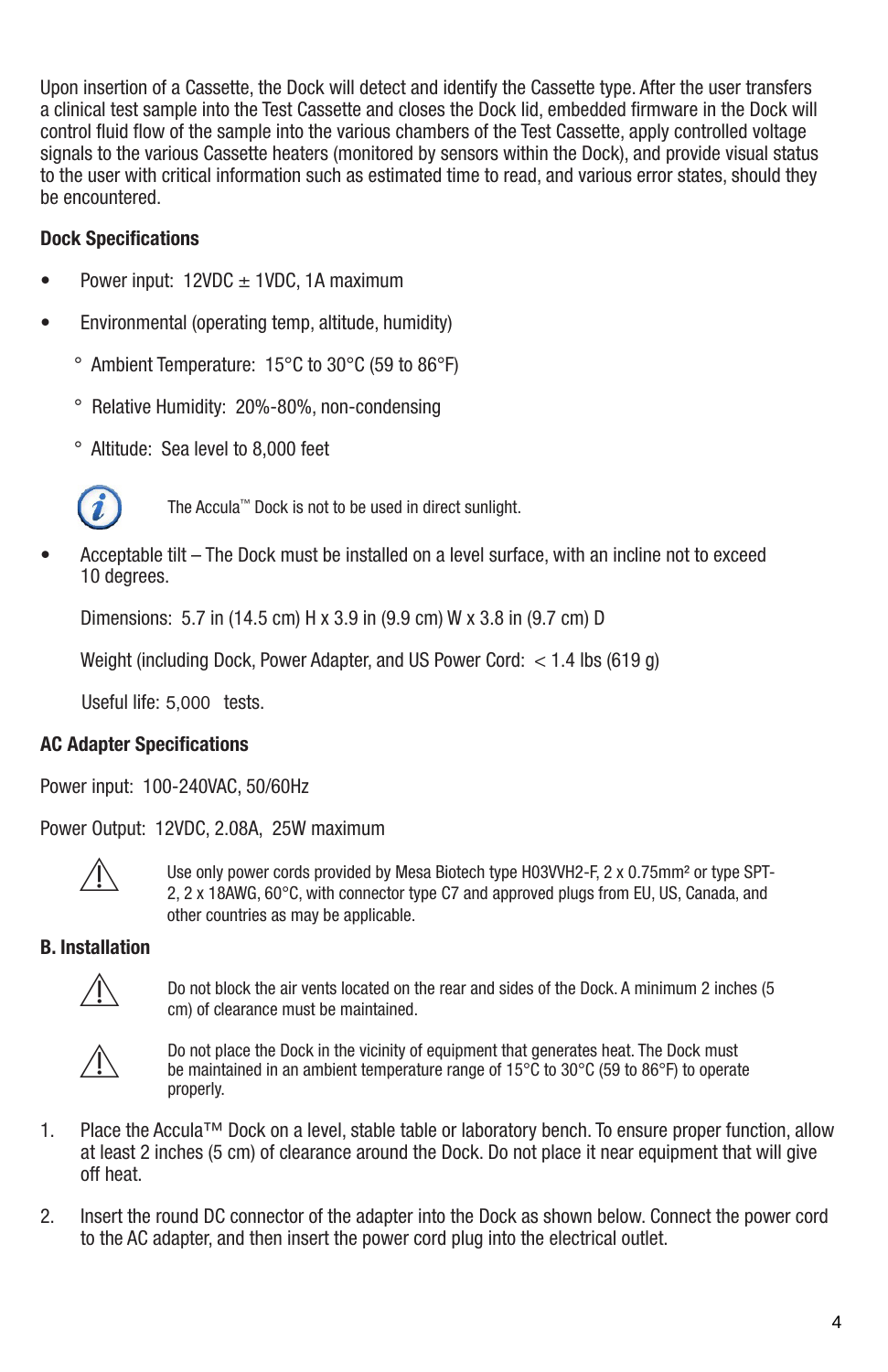



there may be an unused ground pin showing. This is normal and expected. This system does not use a ground connection. Depending on your type of AC outlet,

3. only. Your firmware P/N, version, and ambient temperature may differ.) followed by a series of brief messages on the display. (The image below is for illustration purposes Once the Accula™ Dock is connected to power, it will initialize automatically. The unit will beep,



Immediately after displaying the final message, the unit will beep twice, which indicates that the Dock is ready to use.

### C. Operation

This section provides detailed instruction pertaining to the operation of the Accula™ Dock only. It is not intended to be a comprehensive instruction for performing diagnostic tests. Such instructions are found packaged with the specific test kits.

The Accula™ Dock is capable of running any of a number of *in vitro* diagnostic tests offered by Mesa Biotech. For the purpose of illustration, this section includes Dock messages specific to the Flu A/Flu B Test.

### Inserting the Test Cassette



Each Test Cassette may only be used once. Sensors in the Dock will not allow the assay to run if the cassette has already been inserted.

- 1. Remove the Test Cassette from the foil pouch by tearing off the top of the pouch starting at the notches in the pouch.
- 2. Open the lid of the Dock by depressing the black lid latch button and pulling the lid to the open position.



3. Insert the Test Cassette into the slot with the cassette label facing toward the front of the Dock. The sample port (covered with a foil tab) on the top of the cassette should be accessible to the user. Fully depress the Test Cassette into the Dock until it 'clicks' into position. The Accula™ Dock will measure the temperature of the cassette and display it as shown in the example below:

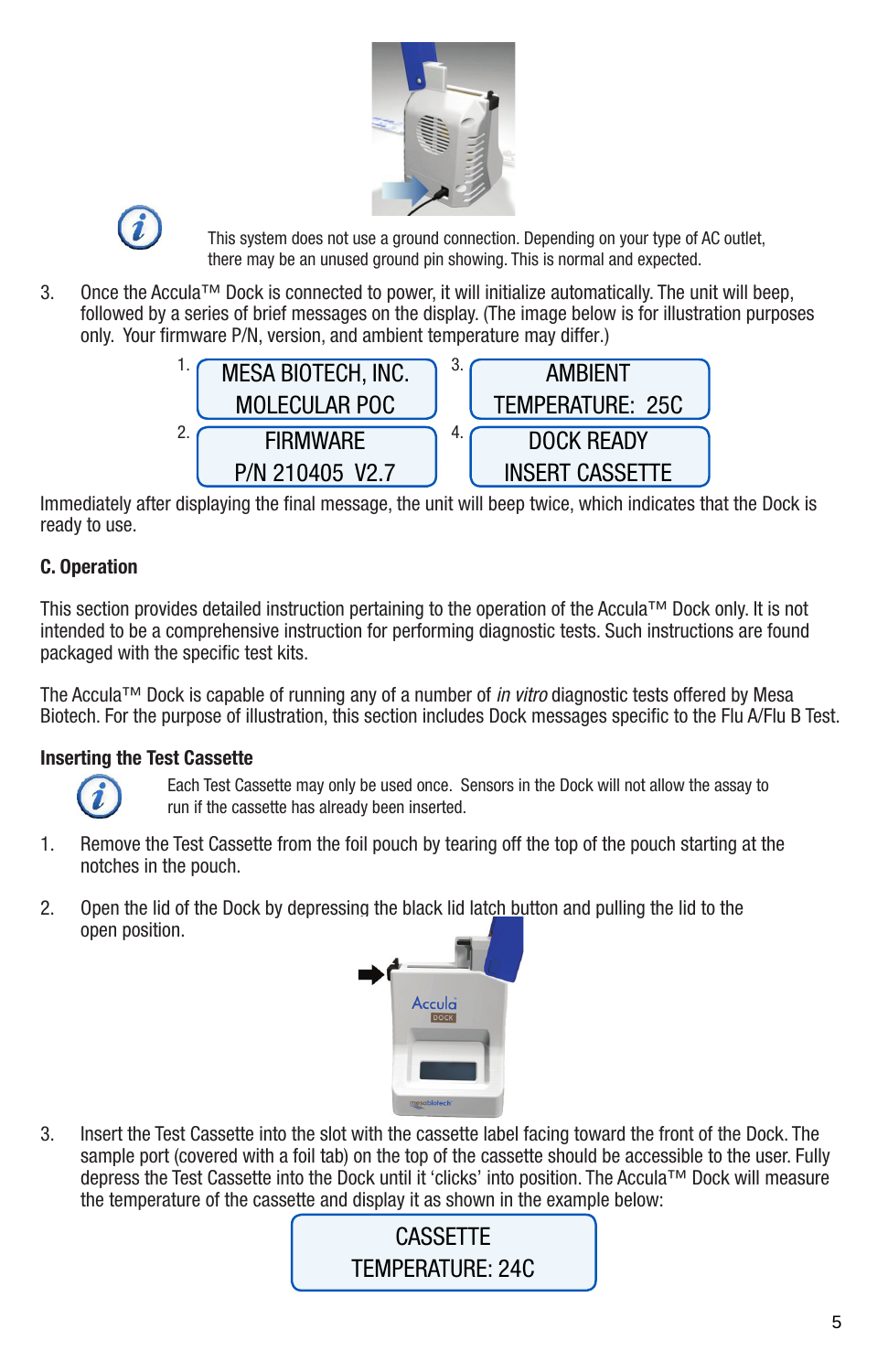If the cassette has been properly inserted, the display will identify the type of test that is supported by the cassette, for example:

# FLU A/FLU B CASS. INSERTED



If the display shows an error, refer to *Section E - Troubleshooting* for additional information.

4. After a few seconds the display will prompt the user to add the sample to the cassette sample port:

# ADD SAMPLE THEN CLOSE LID

The Test cassette is now ready to accept the sample.



To avoid contamination, do not remove the foil tab covering the cassette sample port until you are ready to add the sample.

### Running the Assay



After starting the test, avoid bumping, tilting, or otherwise disturbing the Accula™ Dock, as this may cause the test to abort.

1. Per the test kit instructions, remove the foil tab from the Test cassette and immediately add the sample to the cassette sample port. The Accula™ Dock will beep upon sensing the sample, and display:

# SAMPLE LOADED CLOSE LID

The Dock will then beep once every second until the lid is closed.

2. Close the lid, pressing it into place over the top of the Test Cassette until it clicks into its locked position. The Dock will then display:

# SAMPLE LOADED LID CLOSED

The Dock will verify that the Test Cassette has been sealed. Once verified it will initiate the test and display:

# CASSETTE SEALED TEST STARTED

During the test, the Dock will display an estimated time to completion. For example:

### TEST RUNNING REMAINING: 25:15



The remaining time is an estimate of the time required to run the assay. The actual time remaining is determined by a number of factors, including ambient temperature, altitude, and the type of assay being run.



During a test run, you will hear the whir of a fan and flow of air through the Dock. This is perfectly normal behavior, and is not indicative of a Dock malfunction.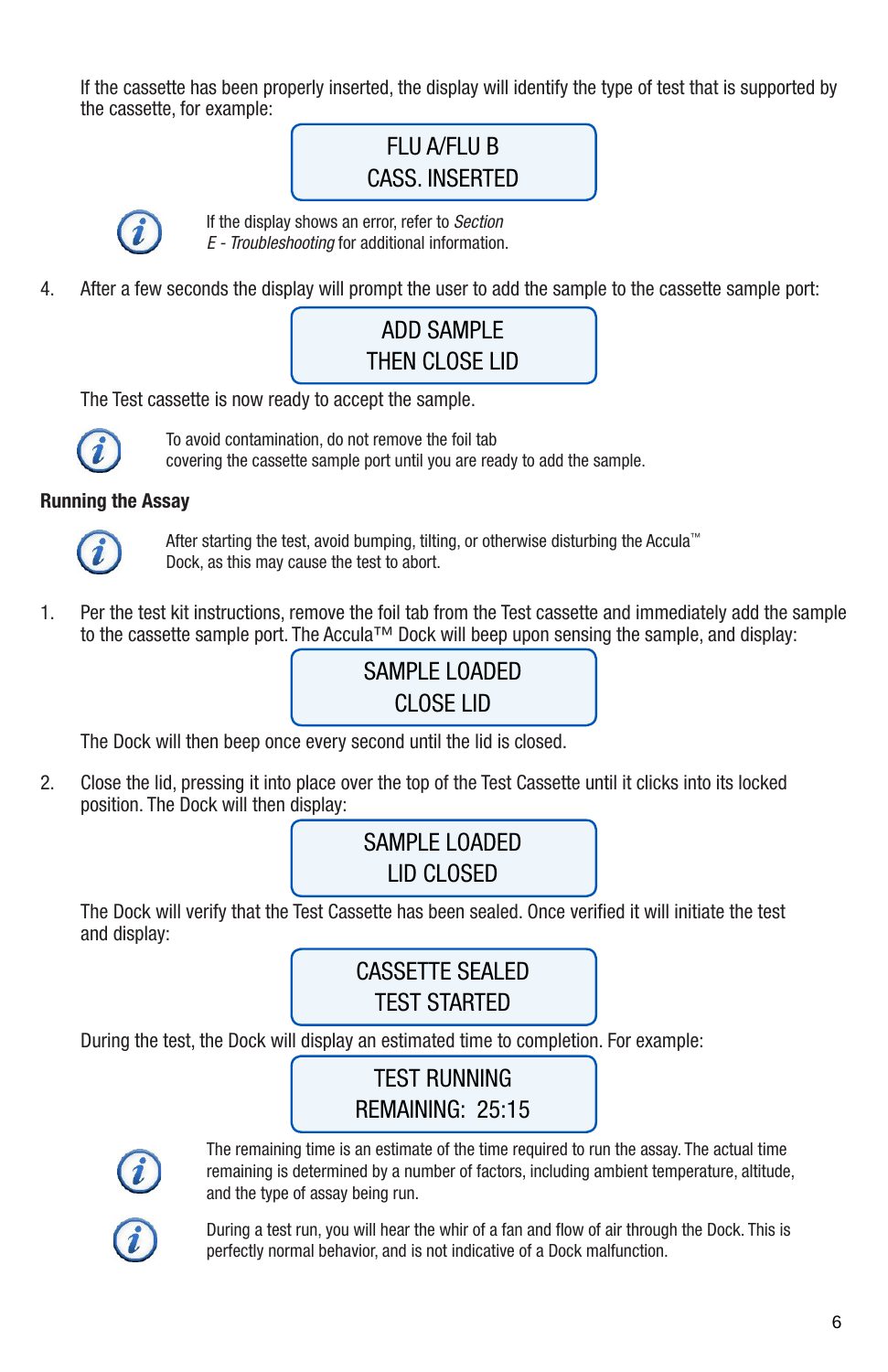3. Allow the assay to run to completion before moving or disturbing the Accula™ Dock. The internal fan will turn on periodically during the assay. This is normal and expected. When the assay is finished, the remaining time will be 00:00, and the Accula™ Dock will display:

# **TEST COMPLETE** READ RESULTS

- 4. The Dock will beep every two seconds until the Test Cassette is removed.
- 5. Remove the Test Cassette by pressing the latch button and pulling the lid open. Firmly grasp the top of the Test Cassette and pull straight up until the Test Cassette is removed from the Dock. The results of the assay may be immediately read. For instructions interpreting results, please refer to the test kit instructions.

Once the Test Cassette has been removed, the Dock will display the number of tests that have been run and the number remaining. For example:

> RUN COUNT: 1113 REMAINING: 1887

6. If fewer than 100 tests remain, the Accula™ Dock will beep three times, and the display will remind the user to replace the unit. For example:"

> REPLACE DOCK IN 56 TESTS

7. After a few seconds, the Dock will display:

DOCK READY INSERT CASSETTE

8. This indicates that the Accula™ Dock is ready to run another assay.

### Reading the Test Results

Please refer to instructions provided with each assay test kit.

#### Re-programming the Dock

Periodically new tests are developed which require new programming for the Accula™ Dock. In order to support these new tests, the Dock firmware must be updated. This is a very simple process, by following these easy steps:

1. Apply power to the Accula™ Dock as indicated in Section B – Installation. The Dock will automatically initialize and display:



2. Insert the latest Programming Cassette (denoted by red top) into the Dock as instructed in Section C above (Inserting the test cassette). The Dock will sense the Programming Cassette and display:

### PROGRAMMING CASSETTE READY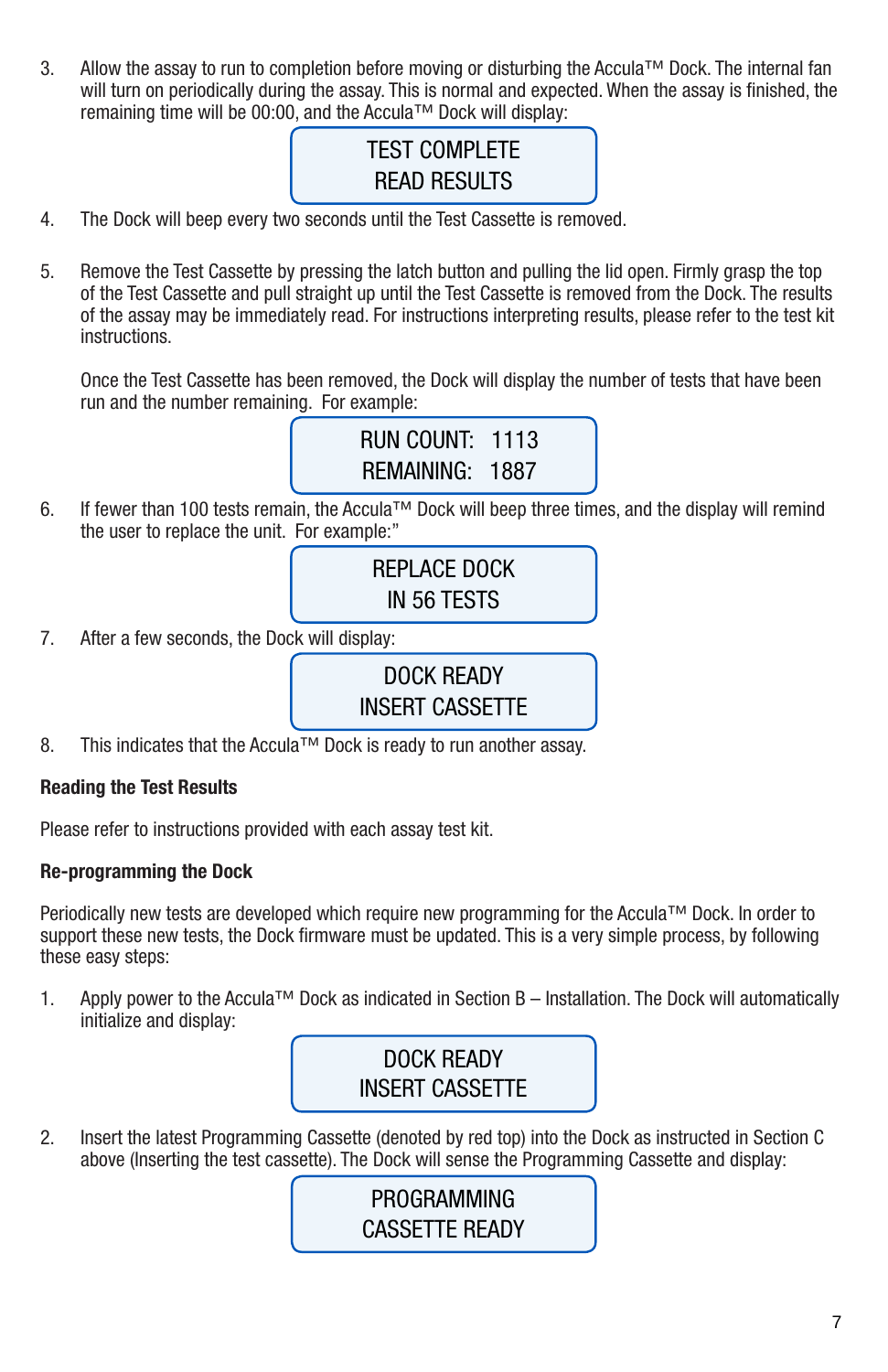Followed by:

### PROGRAMMING WAIT FOR REBOOT

3. The Dock's display will turn off for a few seconds while the unit reboots and reprograms its embedded firmware. Once the display turns on, verify that the new firmware revision is correctly reported. (The image below is for illustration purposes only. Your firmware P/N and version may differ):

### FIRMWAREP/N 210438-EN REV A

4. The display will prompt you to remove the Programming Cassette:

### REMOVE PROGRAM-MING CASSETTE

Once the Programming Cassette is removed, the Accula™ Dock will restart with the new firmware installed.

### D. Maintenance

### Cleaning the Accula™ Dock

Regular cleaning of the Accula™ Dock is recommended. The Dock should be cleaned every day that it is used, and prior to disposal or shipment or servicing.



F A used Dock may be biologically contaminated. Prior to disposal, or shipping for service, the Dock must be thoroughly cleaned.



To reduce the risk of damage to the unit, avoid use of sprays in the vicinity of the Dock.

Prior to cleaning the Accula™ Dock, disconnect the power supply. This will help to prevent damage to the unit.

Mesa Biotech recommends cleaning the Dock each day it is used with CaviWipes™ germicidal disposable wipes, (EPA Registration No: 46781-8). The cleaning procedure below has been validated using these wipes.

CaviWipes™ germicidal disposable wipes contain the following active ingredients:

- Isopropanol: 17.2% and
- Diisobutyl-phenoxy-ethoxyethyl dimethyl benzyl ammonium chloride: 0.28%.

For information on purchasing CaviWipes™ germicidal wipes, contact your authorized distributor.

If Cavi Wipes are unavailable, other cleaning solutions may be used such as 10% bleach, or 70% ethanol.

### Procedure:

- 1. Unplug the power cord from the Dock.
- 2. Close the Dock lid.
- 3. Using a CaviWipes™ germicidal disposable wipe, gently wipe the outer surfaces of the Dock, removing any gross debris. Do not press the wipe against the open vents of the back or sides of the Dock.
- 4. Using a new CaviWipe, wipe the front of the Dock twice top to bottom, then twice left to right. Follow this procedure for the back, top and bottom of the Dock.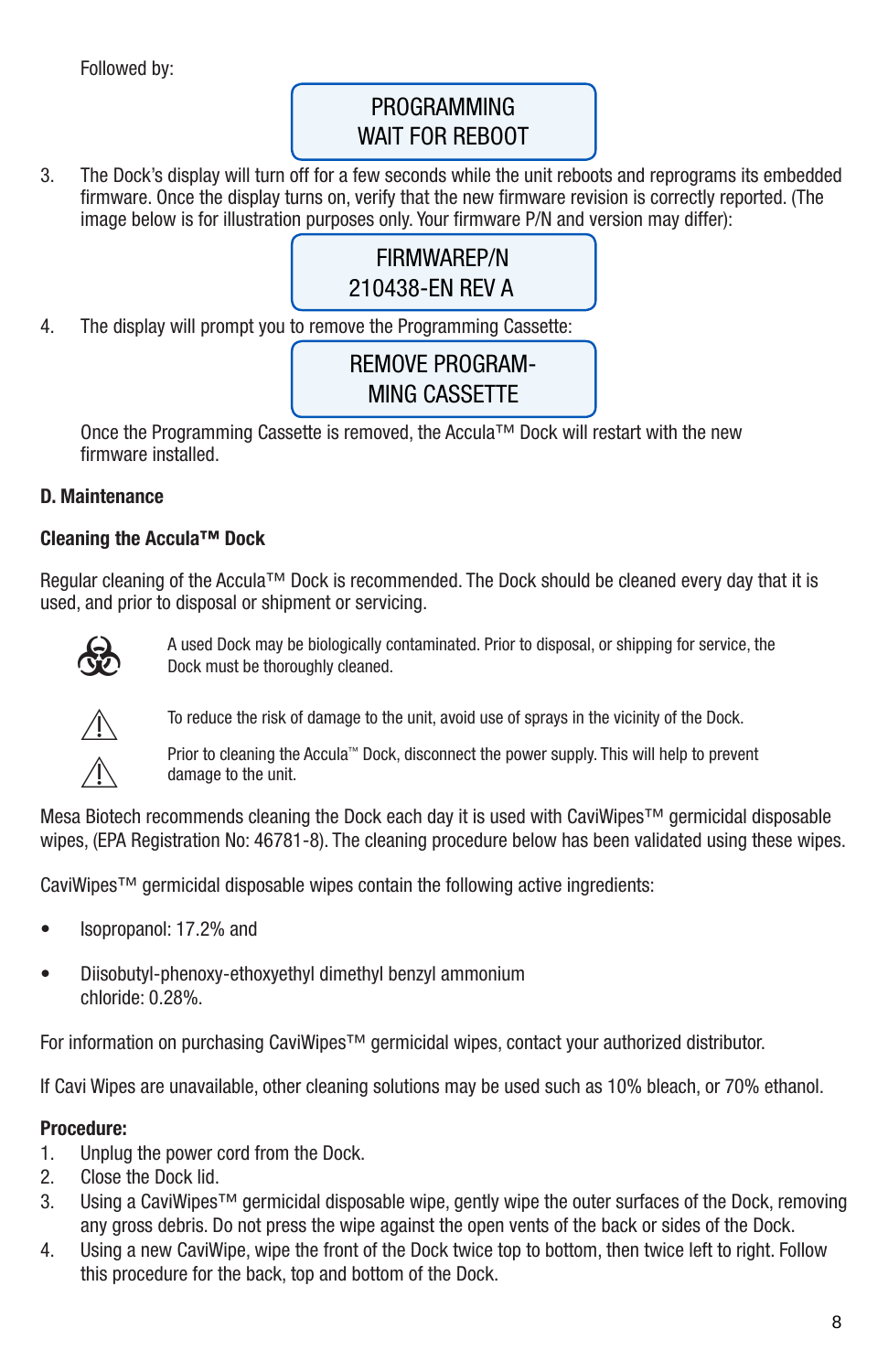- 5. Do not let liquid accumulate near any opening. Make sure no liquid enters the dock.
- 6. Leave the Dock "wet" for at least 3 minutes.
- 7. With a fresh dry cloth (like a Kimwipe™) remove any residual moisture.
- 8. Allow the unit to dry for at least 10 minutes prior to re-connecting the power cord for the AC Adapter.



Do not insert the cleaning wipe into the cassette slot. This may cause damage to the unit.

 $\overbrace{?}$  Do not open the Dock lid during the cleaning procedure.<br>Do not insert the cleaning wipe into the cassette slot. Thi<br>Do not use solvents other than those recommended abo Do not use solvents other than those recommended above.

Do not let liquid accumulate in or around Dock vents.

Ensure that the Dock lid is closed prior to cleaning.

### Troubleshooting

The Accula™ Dock performs a number of different environmental tests before and during an assay run to ensure that the conditions will allow a successful assay. If any of these tests fail, an error code is displayed along with a brief notification of the type of failure. For example, if the Dock detects that a used Test Cassette has been inserted, an error code will be displayed for several seconds:

ERROR! CODE 05

This screen will be followed by a brief message describing the error:

### CASSETTE ALREADY USED! REPLACE!

Listed below are the different error codes with an explanation of the causes and remedies for each.

| Error<br>Code  | <b>Displayed Error</b><br>Description            | Cause/Remedy                                                                                                                                                                                                                                                                                                                                                                                                                                                         |
|----------------|--------------------------------------------------|----------------------------------------------------------------------------------------------------------------------------------------------------------------------------------------------------------------------------------------------------------------------------------------------------------------------------------------------------------------------------------------------------------------------------------------------------------------------|
| 01             | ALTITUDE OUT OF<br><b>VALID RANGE</b>            | The maximum operational altitude is 8000 feet (2438 meters) above sea level. The Dock will check the altitude on its<br>initial power up and not continue if the altitude range has been exceeded. To continue, the Dock must be re-located to an<br>altitude below 8000 feet.                                                                                                                                                                                       |
| 02             | TEMPERATURE OUT<br>OF VALID RANGE                | <b>DOCK:</b> The valid ambient operating temperature range of the Dock is 59-86°F (15 – 30°C). This is checked during power<br>up and whenever the Dock is reset. Move the Dock to an acceptable ambient temperature environment and let it sit for at<br>least 5 minutes to acclimate.                                                                                                                                                                              |
| 0 <sub>3</sub> | TEMPERATURE OUT<br>OF VALID RANGE                | <b>CASSETTE:</b> The valid operating temperature range of the Test Cassette is 59-86°F (15 - 30°C). This is checked as<br>soon as a Test Cassette is inserted into the Dock. Insure that the Test Cassette temperature is valid, and re-insert it into<br>the Dock.                                                                                                                                                                                                  |
| 04             | <b>I INKNOWN TYPE</b><br>OF CASSETTE             | This error is caused when the Test Cassette is not recognized by the Dock. The most likely reason for this would be that<br>the latest program revision has not been installed into the Dock. See section C: Operation, Re-programming the Dock<br>above.<br>It is also possible that the Test Cassette is not firmly seated into the Dock. In this case, remove the Test Cassette, wait a<br>couple of seconds, and re-insert it, pressing it firmly into position. |
| 0 <sub>5</sub> | <b>CASSETTE ALREADY</b><br><b>USED! REPLACE!</b> | Each Test Cassette may only be used one time. Even if a test does not complete, that Test Cassette may not be used again<br>if the previous test was started or if the lid was closed.                                                                                                                                                                                                                                                                               |
| 06             | <b>CASS. NOT SEATED</b><br>PROPERLY, RESEAT      | When inserting the Test Cassette into the Dock, it must be pressed firmly into place. If this error occurs, remove the Test<br>Cassette, wait a couple of seconds, and re-insert it, ensuring that the Test Cassette has come to a firm stop. If this error<br>continues after trying multiple Test Cassettes, contact your distributor to replace the Dock.                                                                                                         |
| 07             | <b>TEST ABORTED!</b><br><b>CASSETTE REMOVED</b>  | This error occurs when a Test Cassette has been removed before the assay test has been completed. To avoid this error<br>and quarantee accurate testing, the Test Cassette must not be removed until the test is complete. See section C. Running<br>the Assay above.                                                                                                                                                                                                |